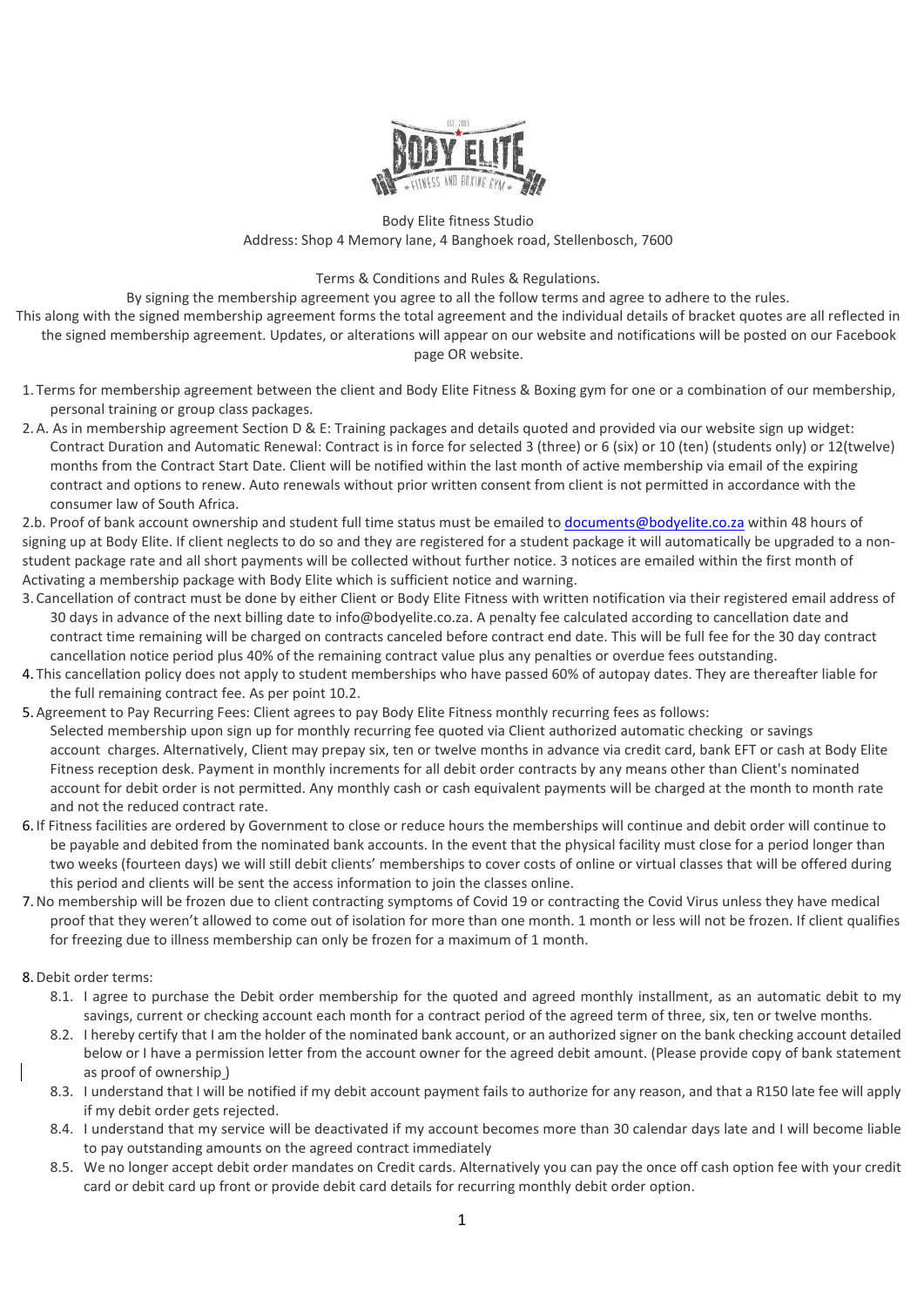- 8.6. Where a guardian or parent or third party has co-signed the agreement for third party debit order payment the contract remains the member's responsibility for payment. The client still remains responsible for the contract even if the third party should decide not to be the payee of the debit order any longer. If this is the case the client is responsible for providing a new bank account and proof of ownership within 5 days of written notice of cancelled third party bank account and pay all fees in arrears. If account is charged and debit order rejected then client will still be liable for penalties.
- 8.7. Student membership packages: All student packages are discounted and access is not frozen during holidays. However student do get free access for the official tertiary holidays whether they chose to use it or not and memberships do not get frozen and extended.
- 8.8. Students are already enjoying a discounted rate approximately equal to the main tertiary holiday period so no further freezing of memberships will be allowed.

# 9.General contract rules:

- 9.1. Official Tertiary holiday dates are based on Stellenbosch University's published holiday and term dates for 2021 or Western Cape School holidays for scholars. This may change as per Government gazette.
- 9.2. These dates cannot be re-negotiated or customized as it is created as a package beforehand to keep costs down for students.
- 9.3. Students have access during the holidays as per normal.

# 10. CONTRACT CANCELLATION:

- 10.1. In case of contract cancellation during the initial contract period defined as the 6 (six), 10 (ten) or 12 (twelve) month contract sign initially and has not been completed and come up for renewal, then an early cancellation penalty fee will be charged. The early cancellation penalty fee will be equal to 40% of the contract value still outstanding excluding the 1 month notice month which will be due in full. This total will become payable immediately and if it remains unpaid will be debited on the following month's debit order batch online without additional notice.
- 10.2. This cancellation policy does not apply to student memberships who have passed 60% or more of their membership package (the  $4<sup>th</sup>$  month of a 6 month contract, 7<sup>th</sup> month of a 10 month contract and the 8<sup>th</sup> month debit order date of a 12 month contract. They are thereafter liable for the full remaining contract fee.
- 10.3. This cancellation policy does not apply to cash up front packages. These memberships are **non-refundable.** Only the cooling off period of 7 days apply as per consumer law as per point 13.

## *11. Debit order agreement details:*

- 11.1. This signed Authority and Mandate refers to our contract as dated as on signature hereof ("the Agreement"). I, <CLIENTNAME> *hereby authorize* Body Elite Fitness *to issue and deliver payment instructions to the bank for collection against my / our abovementioned account at my / our above mentioned bank (or any other bank or branch to which I / We may transfer my / our account) on condition that the sum of such payment instructions will never exceed my / our obligations as agreed to in the Agreement, and commencing on the* <CONTRACTSTARTDATE> *and continuing until the* <CONTRACTENDDATE>*.*
- *11.2.On the 1st (first) day ("payment day") of each and every month commencing on 1st (first) day of of the following month of contract commencement (*<CONTRACTSTARTDATE>)*. In the event that the payment day falls on a Sunday or recognized South African public holiday, the payment day will automatically be the very next ordinary business day. Saturdays are considered a normal business day and debits will take place on Saturdays and not be postponed to the first business day thereafter. Further, if there are insufficient funds in the nominated account to meet the obligation, you are entitled to track my account and re-present the instruction for payment as soon as sufficient funds are available in my account – This is a NEADO debit order that can't be stopped at the bank. The amount will include all penalties and arrear amounts;*
- *11.3. I / We understand that the withdrawals hereby authorized will be processed through a computerized system provided by the South African Banks and I also understand that details of each withdrawal will be printed on my bank statement. Each transaction will contain a number, which must be included in the said payment instruction and if provided to you should enable you to identify the Agreement. A payment reference is added to this form before the issuing of any payment instruction. I / We shall not be entitled to any refund of amounts which you have withdrawn while this authority was in force, if such amounts were legally owing to you.*
- *11.4. I / We acknowledge that all payment instructions issued by you shall be treated by my/our above mentioned bank as if the instructions had been issued by me/us personally.*
- *11.5. I / We agree that although this Authority and Mandate may be cancelled by me / us, such cancellation will not cancel the Agreement. I / We shall not be entitled to any refund of amounts which you have withdrawn while this authority was in force, if such amounts were legally owing to you.*
- *11.6. I / We acknowledge that this Authority and Mandate has been ceded to Jarvis Solutions as per your agreement with Jarvis Solutions as TPPP (third party payment provider).*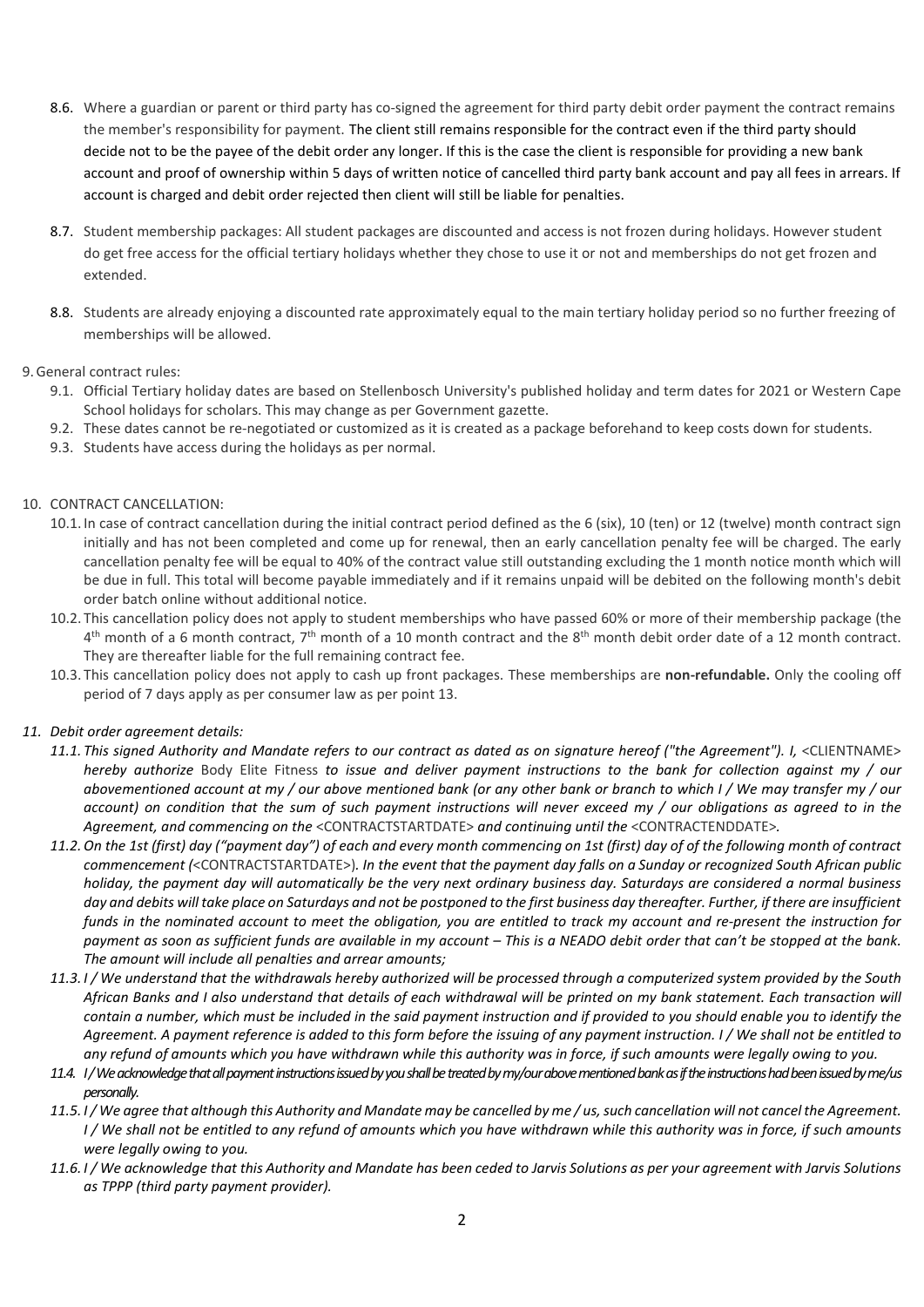## 12. *General Terms & conditions*

- 12.1. Indemnity as on membership agreement to use facility at own risk:
- 12.2. INDEMNITY: The exercises that are performed by me whether under 1:1 supervision or on my own and the use of the facilities at Body Elite Fitness Studio is done at my own risk and neither Body Elite Fitness Studio or any of its employees or freelance consultants can be held liable for any bodily injury that I might sustain or any other damages that I might suffer as a result of any advice given to me or the use of the facilities, or any other cause. I have read and understand the further terms and conditions that are reflected on the reverse side hereof, as well as the terms and conditions contained in the Quotation, which all form part of this agreement. I have received a membership information brochure. I understand and agree to adhere to all the rules & regulations at this facility, which may be amended unilaterally from time to time by of Body Elite Fitness Studio.
- *12.3.Only the Client may use Body Elite Fitness Studio during operating hours. No guests are allowed, unless the person received a complimentary free session from Body Elite management.*
- *12.4.All fees are not refundable or transferable.*
- *12.5.All Clients must sign in at reception on arrival both for Covid protocols and with the Octiv app check in facility on their mobile devices.*
- *12.6.All advertised protocols need to be adhered to by clients entering Body Elite Fitness facility. No individual preference is allowed.*
- *12.7. If Body Elite Fitness is fined by authorities due to a client's lack of adhering to these protocols the client will be charged with the equivalent fees for fine payment.*
- *12.8. The Body Elite Fitness Studio may change the membership fees in terms of this Agreement by written notice of such change, which notice will be emailed, posted on the gym management software app clients use to view and make bookings on and displayed in the Body Elite Fitness Studio or posted on the website www.bodyelite.co.za at least 1 week in advance of such change.*
- *12.9. Membership fees and Personal training fees are due and payable in advance on or before 1st day of each month. If it is paid late, the Client will be liable for a late payment penalty.*
- *12.10. Interest at 2.5% per month is payable on all amounts due in terms of this agreement (in addition to debit order rejection penalties as stated above in recurring fees payable via Debit order), calculated from the date on which such amounts become due until the date of payment thereof or a flat fee regarding rejected Debit orders (See debit order agreement details).*
- *12.11. The Client agrees that Body Elite Fitness Studio reserves the right to revoke this membership if the Client fails to obey any of the rules and regulations, the Client allows other persons to use his or her membership, or for reasons of nuisance, disturbance of other members or staff, moral turpitude, fraud or any other breach of this agreement.*
- *12.12. Fitness studio is closed annually from 16 December and will re-open on the first working day following 5 January. (Notice board and website will have updated dates for every year). Studio may also close during school and university holidays in June-July*  for a maximum of 7 days. Notices will be posted in the studio and online at www.bodyelite.co.za
- *12.13. All sessions purchased expires within the period it was purchased for. Bookings and appointments have to be canceled directly with the instructor at least 24 hours before their session is scheduled to commence otherwise the session is charged for. Private group sessions are charged at a minimum rate of 1:1 session if all but one client canceled in time. Bookings can only be made if there is credit available to the client's account.*
- *12.14. Class schedules may change at any time as well as instructors or classes canceled due to unforeseen reasons or on public holidays, but a minimum of 3 classes a week will be scheduled throughout the operations year. Body Elite Fitness is not liable for and will not refund any members due to class or instructor changes or cancellations of their preferred classes.*
- *12.15. The Client shall be liable for any damage done to equipment due to the Client's misuse of same.*
- *12.16. A Certificate under the hand of any authorized person of* Body Elite Fitness *whose authority need not be proved, stating the amount owing by the Client is prima facie proof of the facts stated therein and may be used in support of any application for judgment by default or summary judgment.*
- *12.17.* Body Elite Fitness *shall be exempt from and shall not be liable for any direct or consequential loss, damages or injuries of any nature whatsoever, which the Client may suffer due to a breach of this agreement by* Body Elite Fitness *or arising from any other cause of action whatsoever.*
- *12.18. Notwithstanding the above clause,* Body Elite Fitness *has the right to terminate this agreement for any reason at the end of any given month. If Body Elite Fitness elects to terminate the agreement, a pro rata portion of any fees applicable to future month(s) will be refunded to the Client.*
- *12.19. Upon renewal payments for updated packages purchased this contract will remain in place as the agreement between* Body Elite Fitness & Client.
- *12.20. In the event of* Body Elite Fitness *instituting legal action against the Client for any purpose arising out of this agreement, the Client shall be liable for all the legal costs on the scale as between attorney and own client, including any tracing fees and collection commission.*
- *12.21. In the event that Body Elite Fitness moves premises, provided that it is still within 2km radius or walking distance from Stellenbosch CBD client memberships will continue as normal and the move will not warrant any membership cancellations.*
- *12.22. The parties hereby consent, in terms of Section 45 of the Magistrate's Court Act No.32 of 1944 (as amended), to the jurisdiction of the Magistrate's Court having jurisdiction in terms of Section 28 of the said Act, notwithstanding that the claim by*  Body Elite Fitness *might exceed the normal jurisdiction of the Magistrate's Court.*